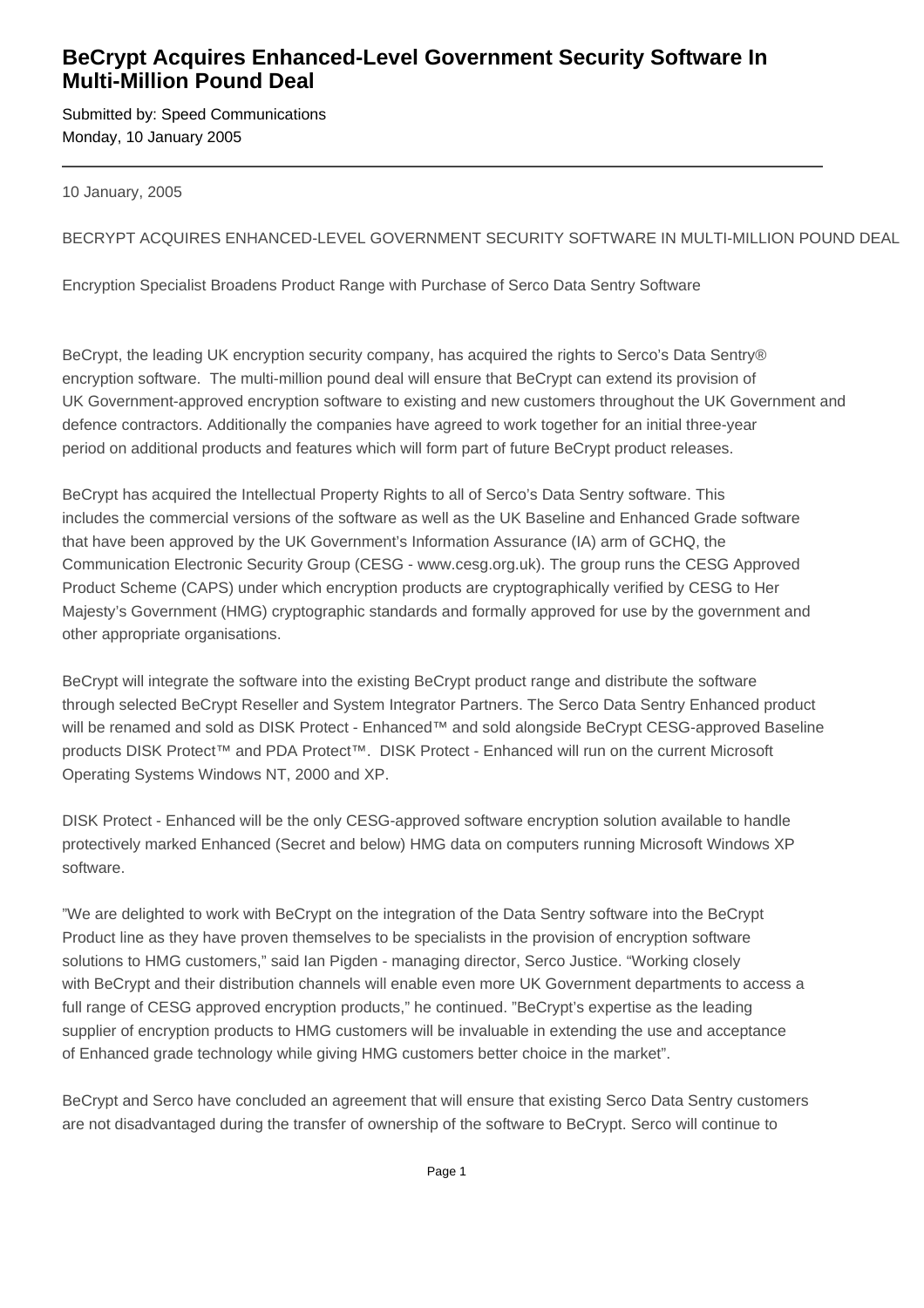take an active interest in the success of the Data Sentry technology and work with BeCrypt to ensure a successful software product integration program.

"BeCrypt is excited to work with market leaders Serco in the acquisition of the Data Sentry software," said Peter Jaco, CEO of BeCrypt. "We are confident that this acquisition will work well for existing and new customers as we can now offer an extended range of encryption software solutions to protect critical UK Government data. Bringing together our encryption technology expertise with the proven path to market of our distribution partners means that a simpler solution exists for the protection of data for HMG customers who need to protect data from Sensitive through Baseline, to Enhanced Grade, all from a single CESG-approved security vendor."

- ends -

## About BeCrypt

BeCrypt Limited was formed in 2001 to meet the growing demand for high-level computer encryption products in the international government and corporate marketplace. The company is a leading provider of enterprise encryption and security products designed to fully protect all corporate data. BeCrypt products protect customers in a number of key UK government areas including: central and local government, the military and defence sector, law enforcement and transportation. The company also services the commercial sector with key customers in financial services, pharmaceutical, insurance and banking sectors.

BeCrypt's DISK Protect and PDA Protect products have been designed to meet stringent government security standards and have been approved by the UK Government's Information Assurance group, the Communications Electronics Security Group (CESG) within GCHQ. This approval ensures BeCrypt products have met the needs of Government level security policy and standards without compromising usability.

BeCrypt has won an award from the Department of Trade and Industry for innovative technology and has patents pending on a number of unique encryption technologies.

Further information at http://www.becrypt.com

For additional product information or sales please contact:

BeCrypt Limited Wyvols Court Swallowfield Berkshire RG7 1WY 

Tel: +44 (0) 1189-880277 Fax: +44 (0) 1189-880377